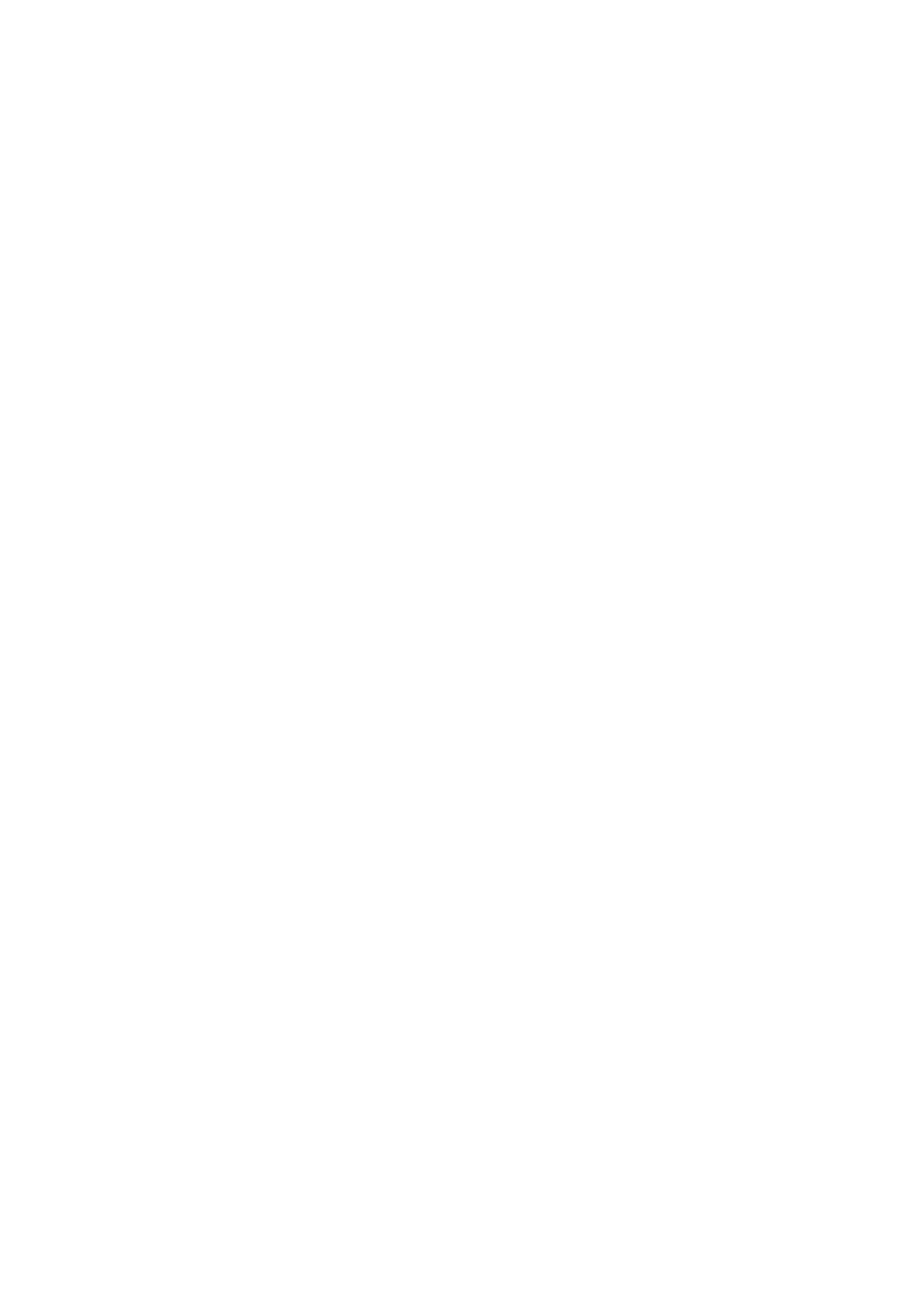#### **Contents**

- 1. INTRODUCTION
- 2. BACKGROUND & REQUIREMENTS
- 3. CONSIDERATIONS PRIOR TO SUBMISSION OF TENDER
- 4. PROCUREMENT TIMETABLE
- 4.1 TENDER DOCUMENTATION AND ACCOMPANYING INFORMATION
- 5. SUBMISSION OF TENDER DOCUMENTATION
- 6. NON-CONSIDERATION OR REJECTION OF TENDER SUBMISSION
- 7. CRITERIA FOR EVALUATION AND CONTRACT AWARD
- 8. ACTION ON ACCEPTANCE
- 9. TENDERER'S WARRANTIES
- 10. STAFFING ISSUES: TRANSFER OF UNDERTAKINGS (PROTECTION OF EMPLOYMENT) REGULATIONS 2006 AND PENSIONS (or "TUPE")
- 11. TENDER DOCUMENTATION CHECKLIST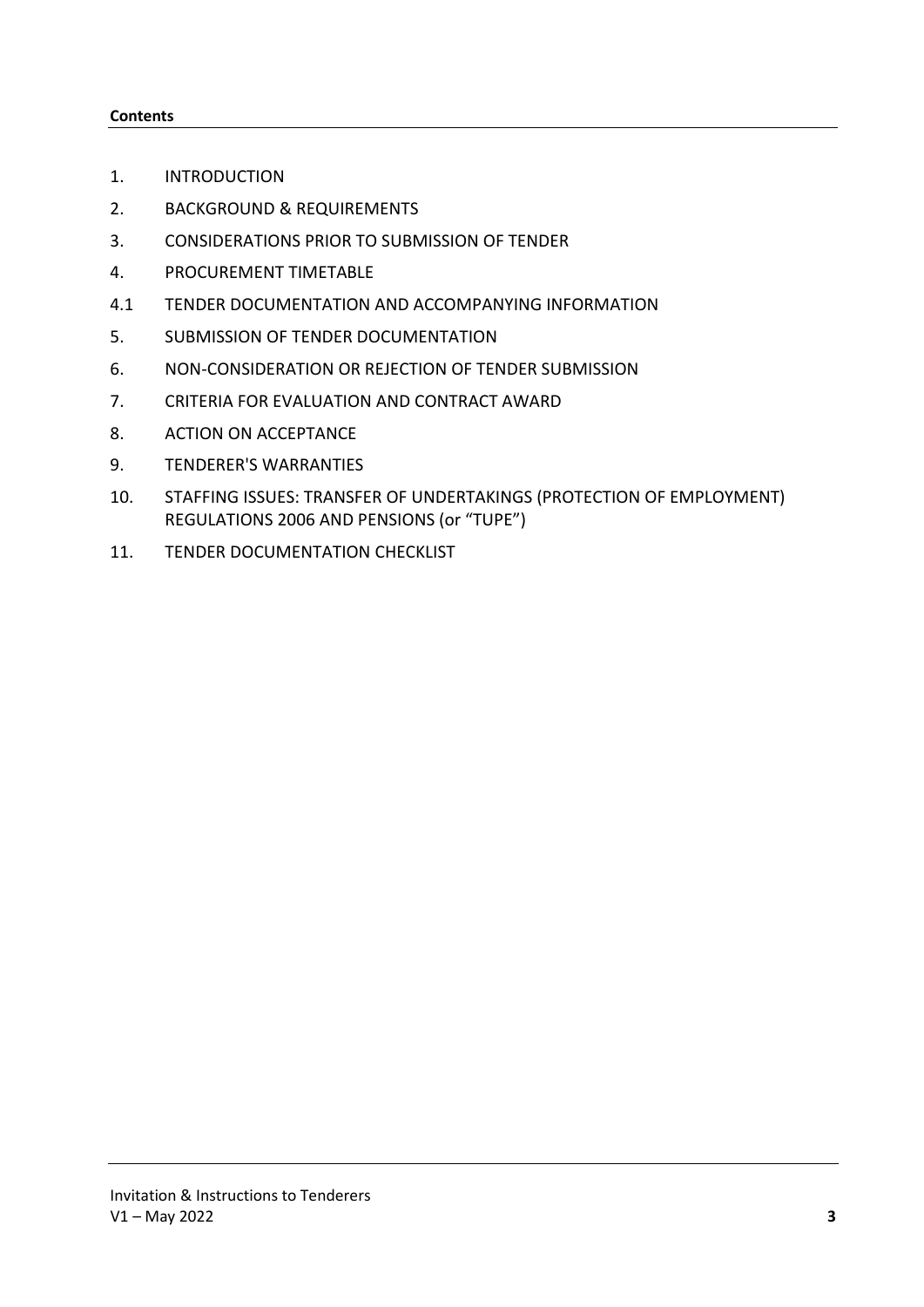

## Kibworth Mead Academy

## Cleaning Contract

# Invitation and Instructions for Tenderers

### *1. INTRODUCTION*

- 1.1 Kibworth Mead Academy part of the TMET trust, invites you to submit a Tender for provision of cleaning services on the terms and conditions set out in these Instructions and attached Service Specification.
- 1.2 The words and expressions contained in these Instructions for Tendering have the same meaning that is given to them in the Service Specification.

#### *2. BACKGROUND & REQUIREMENTS*

- 2.1 The current cleaning contract is due to expire on 01 August 2022. This contract was for one year.
- 2.2 The service will include, but is not limited to:

Daily/weekly/Termly of all areas of the school, details of which are set out in the Service Specification.

It is expected that the successful tenderer will begin provision of the service(s) on  $1<sup>st</sup>$  August 2022. This Agreement is for an initial period of 3 years (36 months)

#### *3. CONSIDERATIONS PRIOR TO SUBMISSION OF TENDER*

3.1 You must ensure that you are familiar with the content of and the extent and nature of your obligations as outlined in the Service Specification and you will be deemed to have done so before submitting a Tender.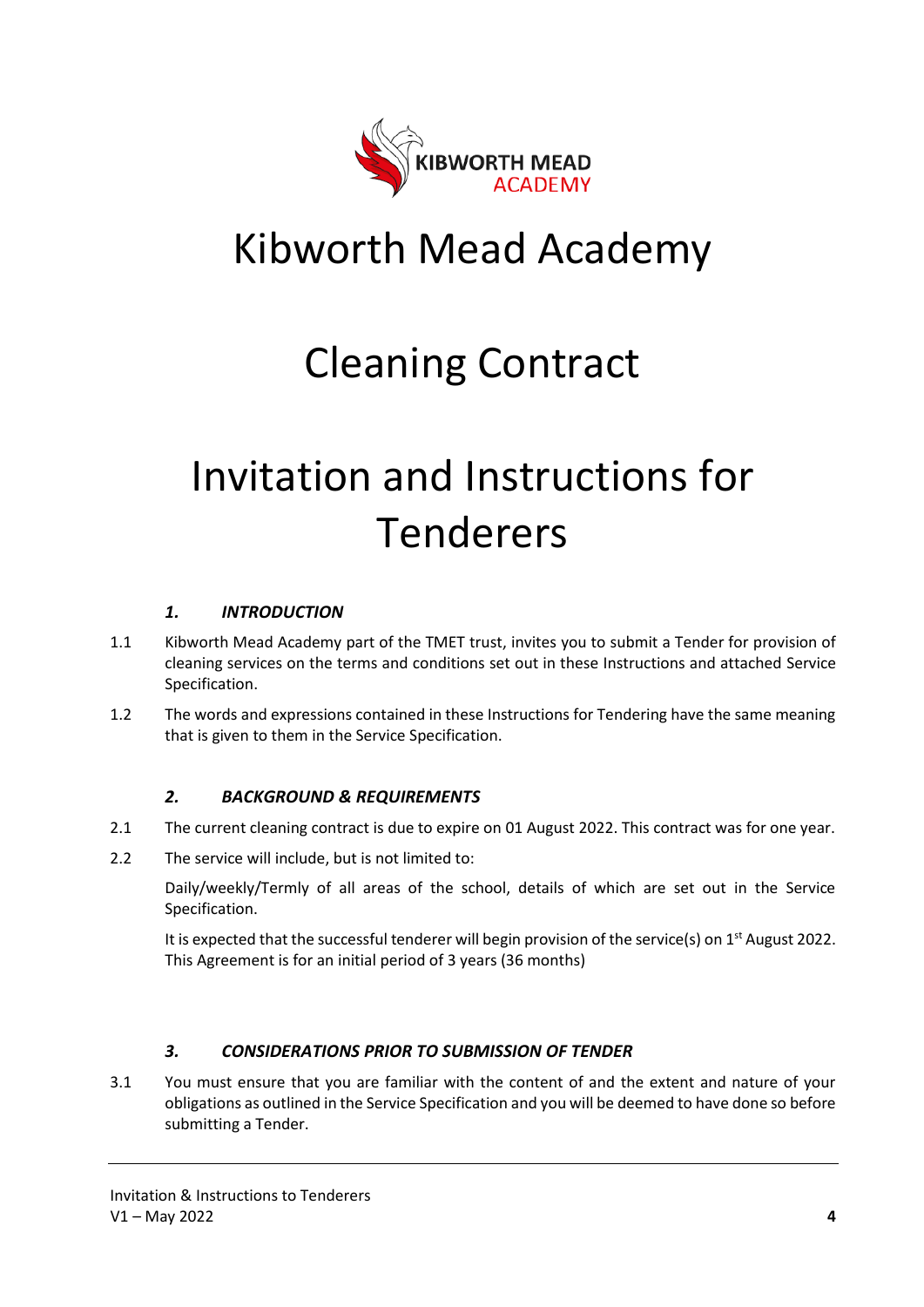- 3.2 You are responsible for obtaining all information necessary for preparing your Tender. All costs, expenses and liabilities incurred in connection with preparing and submitting a Tender and, in the case of acceptance of the Tender by the School, in connection with the execution of the Contract, shall be borne by the Tenderer. Please contact the Estates manager on the above email if you wish to book a slot to visit the school.
- 3.3 You may request any information or raise any query in connection with the Tender Documentation, including the terms and conditions of Contract, by written communication to the Estates Manager received at any time up to **noon on Wednesday 8 th June 2022.**
- 3.4 The Estates Manager will respond to all reasonable clarifications as soon as possible
- 3.5 If you have difficulty in complying with any specific provisions of the Tender Documentation you should provide to the Estates manager all information and evidence, concerning such difficulty.
- 3.6 The school may at its discretion consider the difficulty of making such amendments and may waive or amend the relevant provision without prejudice to all or any other provision of the Agreement or any rights or powers of the School under the Agreement. No such explanation, information, waiver or amendment shall be binding upon the School unless made in writing and signed by the Chair of Governors. Any such explanation, information, waiver or amendment so provided shall be made available to all other Tenderers.
- 3.7 The School may exclude from consideration any tender which is not submitted in full compliance with the instructions contained in this ITT. The Tender must be clear, concise and complete. The School reserves the right to mark a Tenderer down or exclude them from the procurement if its Tender contains any ambiguities, caveats or lacks clarity. Tenderers should submit only such information as is necessary to respond effectively to this ITT. Tenders will be evaluated on the basis of information submitted by the Deadline.
- 3.8 All information supplied by the School in connection with this Invitation to Tender must be treated as confidential, except where such information is disclosed for the purposes of obtaining any Bond Undertaking or quotations from proposed sub-contractors and other information required to be submitted with the Tender.
- 3.9 Information supplied by the School (whether in these Tender Documents or otherwise) is supplied for general guidance in the preparation of the Tender. You must satisfy yourself by your own investigation with regard to the accuracy of any such information and the School accepts no responsibility for any inaccurate information obtained by you.
- 3.10 The fact that you have been invited to tender does not necessarily mean that you have satisfied the School regarding any matters raised on the Standard Selection Questionnaire. As such, the School makes no representation regarding your financial stability, technical competence or ability in any way to carry out the Services.
- 3.11 The Service Agreement will be based on the Service Specification set out in the Tender Pack. The School will not enter into any negotiations whatsoever on the requirements after submission of tenders. It is therefore necessary for you to read the Detailed Specification carefully and to take any advice you need before you formulate your tender. By submitting a Tender, Tenderers are agreeing to be bound by the terms of this ITT and the Service requirements without further negotiation or amendment. Any tenderer who attempts to negotiate changes to the Service Specification after the latest date for submission of tenders will immediately be eliminated from the competition.
- *3.12* The School reserves the right to:
	- Withdraw this ITT at any time, or to re-invite Tenders on the same or any alternative basis.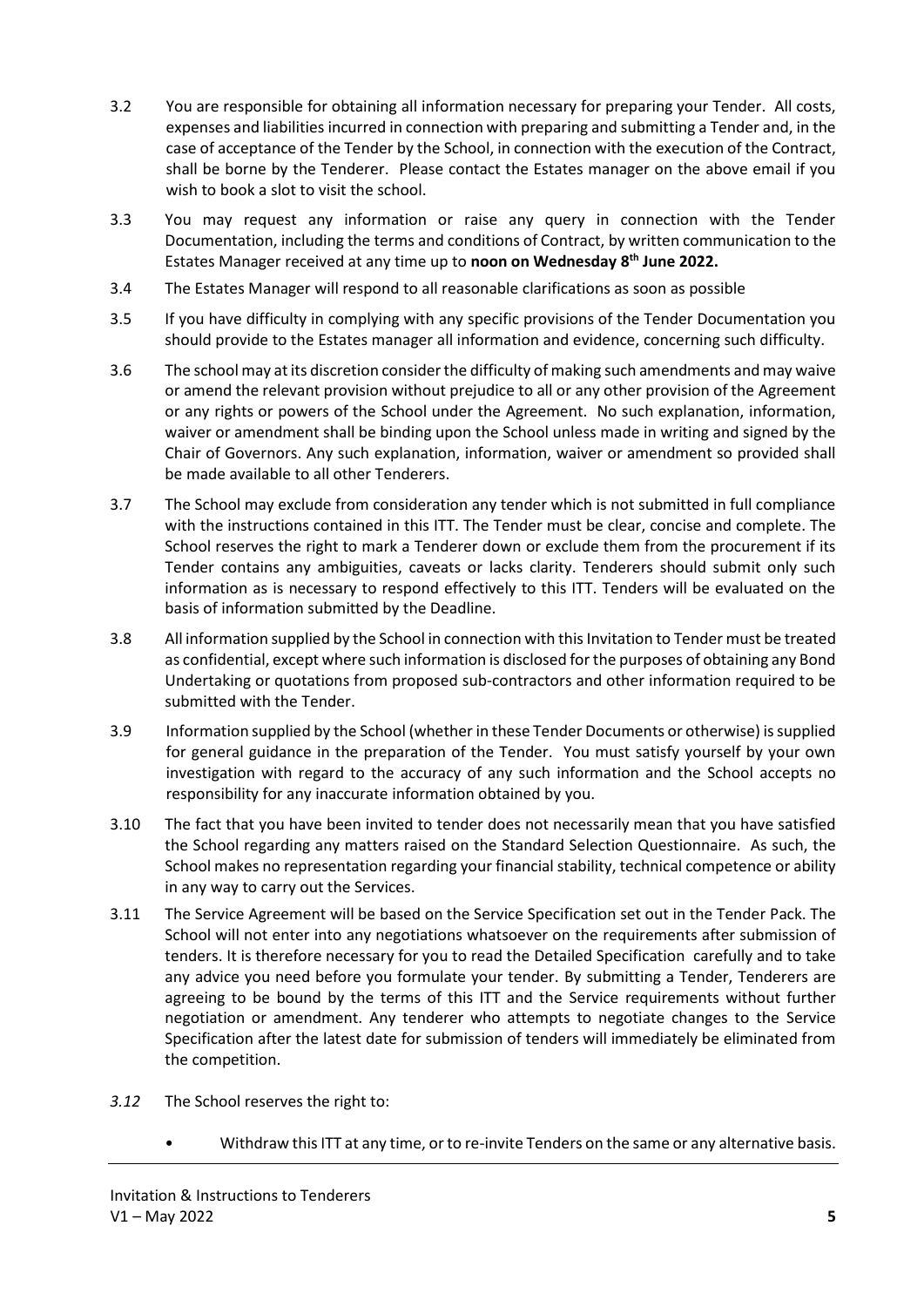- Choose not to award any Contract as a result of the current procurement process.
- Make whatever changes it sees fit to the Timetable, structure or content of the procurement process, depending on approvals processes or for any other reason.
- 3.13 The School will not be liable for any bid costs, expenditure, work or effort incurred by a Tenderer in proceeding with or participating in this procurement, including if the procurement process is terminated or amended by the School.

### *4. PROCUREMENT TIMETABLE*

The timetable for this Procurement is set out in the table below.

| <b>Activity</b>        | Date                                    |  |  |
|------------------------|-----------------------------------------|--|--|
| <b>Issue of Tender</b> | Tuesday 24 <sup>th</sup> May 2022       |  |  |
| Tender return deadline | Noon Tuesday 21 <sup>st</sup> June 2022 |  |  |
| Tender evaluation by   | Tuesday 28 <sup>th</sup> June 2022      |  |  |
| Contract award         | $1st$ July 2022                         |  |  |
| Contract commencement  | $1st$ August 2022                       |  |  |

**Tenders must be returned electronically to [tender@tmet.uk](mailto:tender@tmet.uk) no later than noon, Tuesday 21st June 2022 with the subject line – "PRIVATE AND CONFIDENTIAL – CLEANING TENDER"**

#### **TENDER DOCUMENTATION AND ACCOMPANYING INFORMATION**

- 4.1 The Tender must be submitted on the Tender Documentation enclosed with this Invitation, which must be completed in black ink or type, and it must be signed:
	- (a) where the Tenderer is an individual, by that individual;
	- (b) where the Tenderer is a partnership, by two duly authorised partners;
	- (c) where the Tenderer is a company, by two directors or by a director and the company secretary, such persons being duly authorised for that purpose.
- 4.2 If the School requests documentary evidence of any authorisation referred to in instruction 4.1(b) and 4.1(c) above, you must produce that immediately.
- 4.3 You must submit the Tender in the manner and by the date and time stated in Instruction 5.1, which shall include:
	- (a) the completed and signed Form of Tender,
	- (b) the completed and signed Pricing Schedule, which shall include a breakdown of the calculation of rates and/or prices; and
	- (c) Method Statements, policy and procedure documents, documentary evidence, as outlined in the following table:-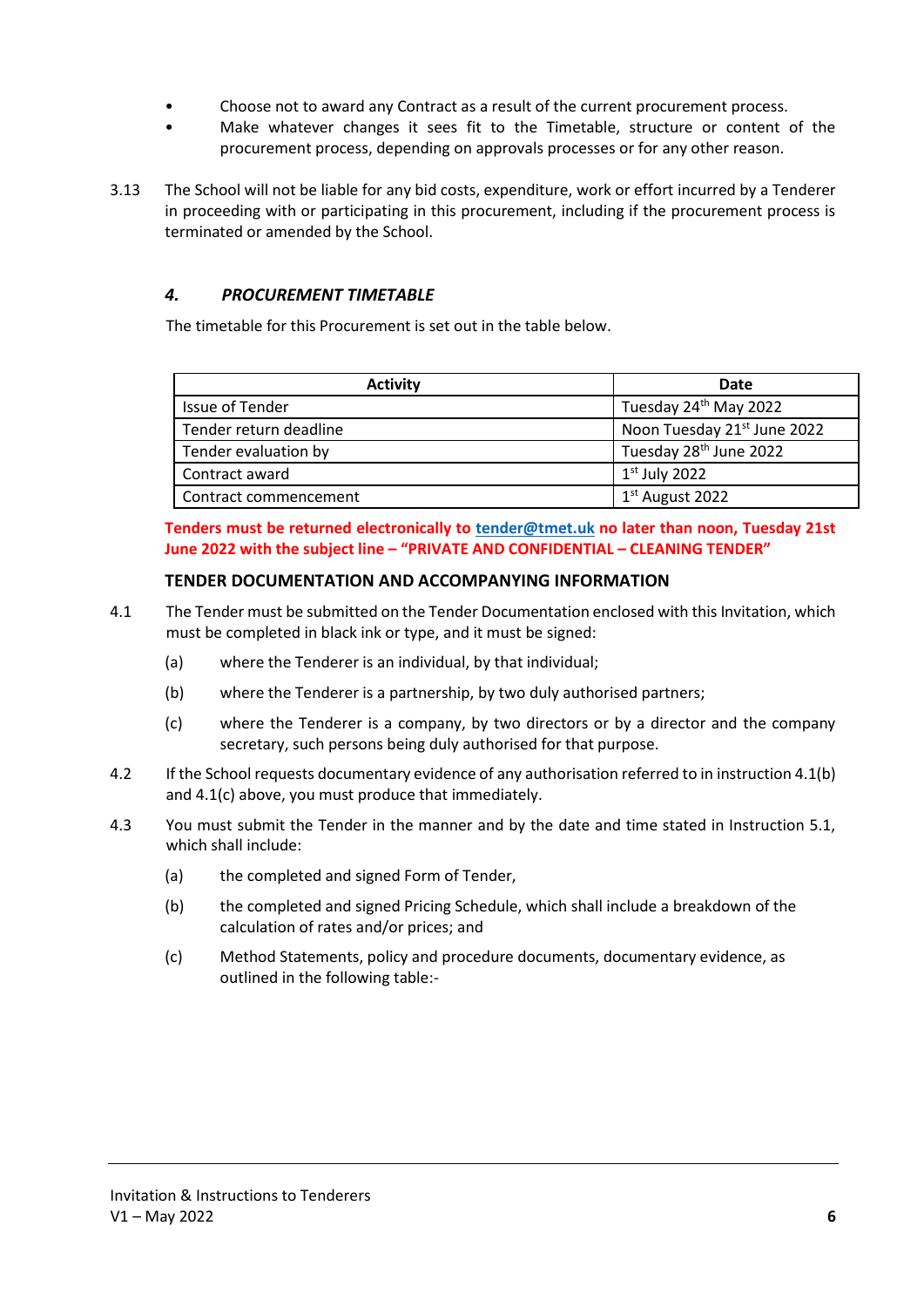| Main Criteria (&<br><b>Weighting</b> )         | Sub-criteria                                                                                            | Evidence | Method<br><b>Statement</b> |
|------------------------------------------------|---------------------------------------------------------------------------------------------------------|----------|----------------------------|
| <b>Technical Ability to</b>                    | How you would plan, develop and run the required Service                                                |          | MS <sub>1</sub>            |
|                                                | Management structure and administration, including<br>number and organisation of staff                  | ✓        |                            |
| Deliver the Service<br>(5%)                    | Qualifications, competence and relevant experience of<br>managerial staff                               |          |                            |
|                                                | Evidence from past and current performance, so that<br>references can be obtained                       | ✓        |                            |
|                                                | What planning and delivery mechanisms you have in place                                                 |          | MS <sub>2</sub>            |
|                                                | Evidence of an internal or externally accredited Quality<br>Management System                           | ✓        |                            |
| Quality and<br>Operational<br>Competence (10%) | Procedures to ensure that only appropriately qualified and<br>competent staff are employed              | ✓        |                            |
|                                                | Procedures for staff performance monitoring including<br>induction, training, and development           | ✓        |                            |
|                                                | Procedures for covering staff sickness and other<br>emergencies, to ensure services are not disrupted   | ✓        |                            |
| Service Development                            | How you would develop service to ensure continuous<br>improvement during the contract                   |          | MS <sub>4</sub>            |
| (5%)                                           | Evidence of an open and innovative approach to service<br>development                                   | ✓        |                            |
|                                                | What specific ways you would ensure that service meets<br>the particular needs of service users         |          | MS <sub>3</sub>            |
|                                                | Procedures for staff to ensure Service User is safeguarded,<br>and that staff understand their needs    |          |                            |
| Customer Care (5%)                             | Policy and procedures on staff misconduct, including<br>investigation of allegations of misconduct      |          |                            |
|                                                | Policy and procedure on complaints, which must ensure<br>the school's statutory obligations are met     | ✓        |                            |
|                                                | How you would implement equal opportunity within the<br>context of the specification                    |          | MS <sub>5</sub>            |
| Equality & Diversity<br>(5%)                   | $\parallel$ How you would meet the different cultural needs of service $\parallel$<br>users             | ✓        |                            |
|                                                | Equal Opportunity policy, including recruitment, anti-<br>discriminatory practice and children's rights | ✓        |                            |
| Health & Safety(5%)                            | What measures you would take to ensure safety of both<br>staff providing services and service users     |          | MS <sub>6</sub>            |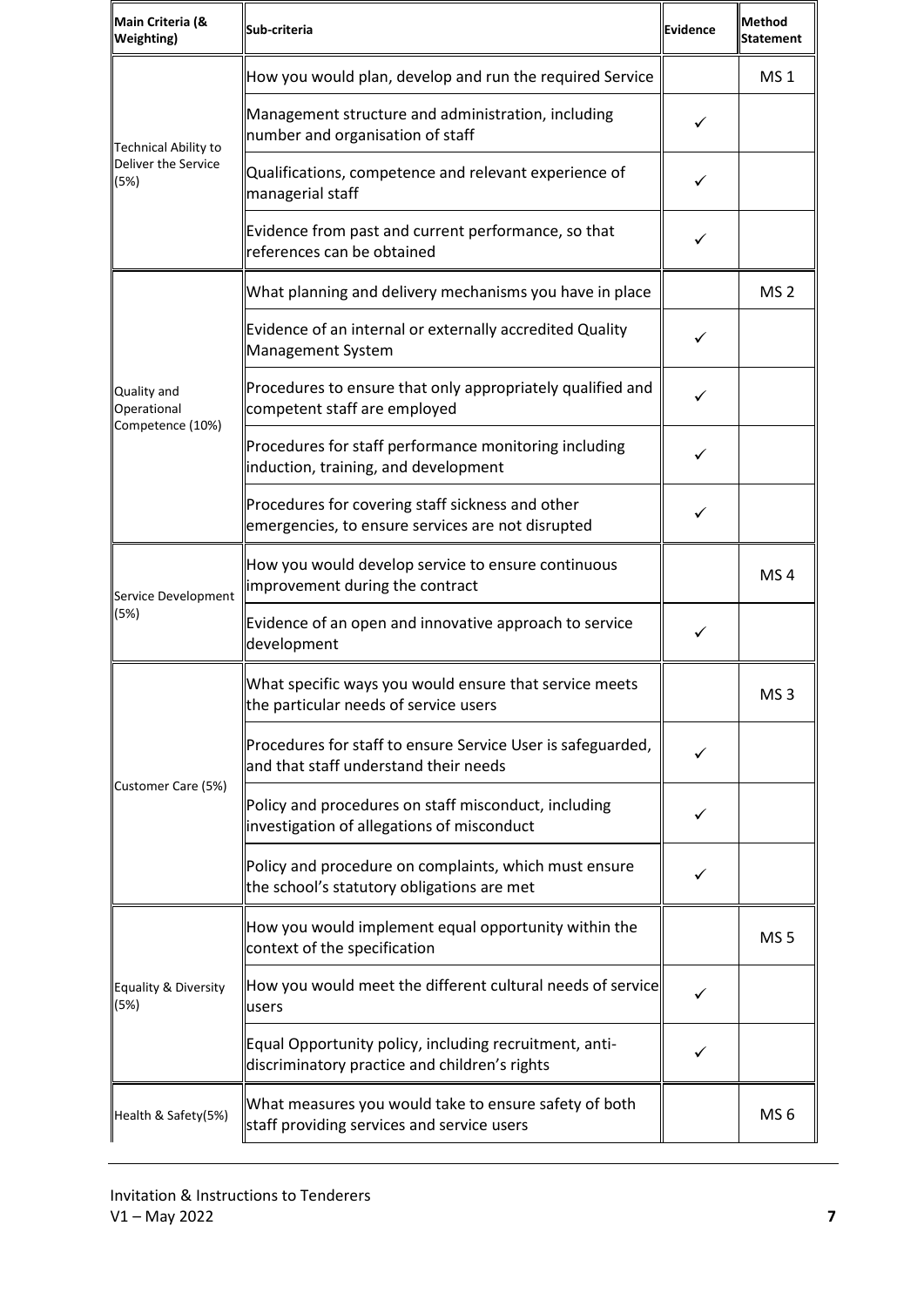|                                                 | Evidence of carrying out of risk assessments, including<br>worked examples                            |     |
|-------------------------------------------------|-------------------------------------------------------------------------------------------------------|-----|
|                                                 | Health and Safety policy and procedures, including First<br>Aid, Emergency and Fire procedures        |     |
| <b>Environment &amp;</b><br>Sustainability (5%) | Policy and procedures, including any assessments of<br>environmental impacts within service provision | MS7 |

### *5. SUBMISSION OF TENDER DOCUMENTATION*

- 5.1 You must submit all submission documents by email to tender@tmet.uk for receipt by no later than noon on **Friday 10th June 2022** or such later date as the School notifies to Tenderers.
- 5.2 Any Tender or any accompanying documentation submitted after such time and date may not be considered for acceptance by the School.
- 5.3 Your Tender must remain valid and open for acceptance by the School six (6) calendar months after the date specified for the return of Tenders or such longer period as may be agreed with the School.

#### *6. NON-CONSIDERATION OR REJECTION OF TENDER SUBMISSION*

- 6.1 Your Tender Submission may be rejected or not considered if you:
	- (a) fail to Tender to provide all of the Services required; or
	- (b) in any respect, do not comply with the requirements of the Tender Documentation and these Instructions for Tendering; or
	- (c)make any significant omissions from the Tender Documentation; or
	- (e) fix or adjust the prices, charges and rates shown in your Tender Submission:
		- (i) by or in connection with any agreement or arrangement with any other person; or
		- (ii) by reference to any other Tender Submission; or
	- (f) communicate to any person other than the School the amount or approximate amount of the prices, charges and rates shown in your Tender Documentation; or
	- (g) enter into any agreement with any other person that such other person shall refrain from submitting a Tender or shall limit or restrict the prices, charges and rates to be shown by any other Tenderer in its Tender Submission; or
	- (h) offer or agree to pay or give or do pay or give any sum of money, inducement or valuable consideration directly or indirectly to any person for doing or having done or causing or having caused to be done in relation to any other Tenderer or any other person's proposed Tender Submission any act or omission; or
	- (i) in connection with your Tender or the award of the Contract commit an offence under the Bribery Act 2010 or give any fee or reward, the receipt of which is an offence under Section 117 (2) of the Local Government Act 1972; or
	- (j) have directly or indirectly canvassed any member or official of the School concerning the acceptance of any Tender Submission or who have directly or indirectly obtained or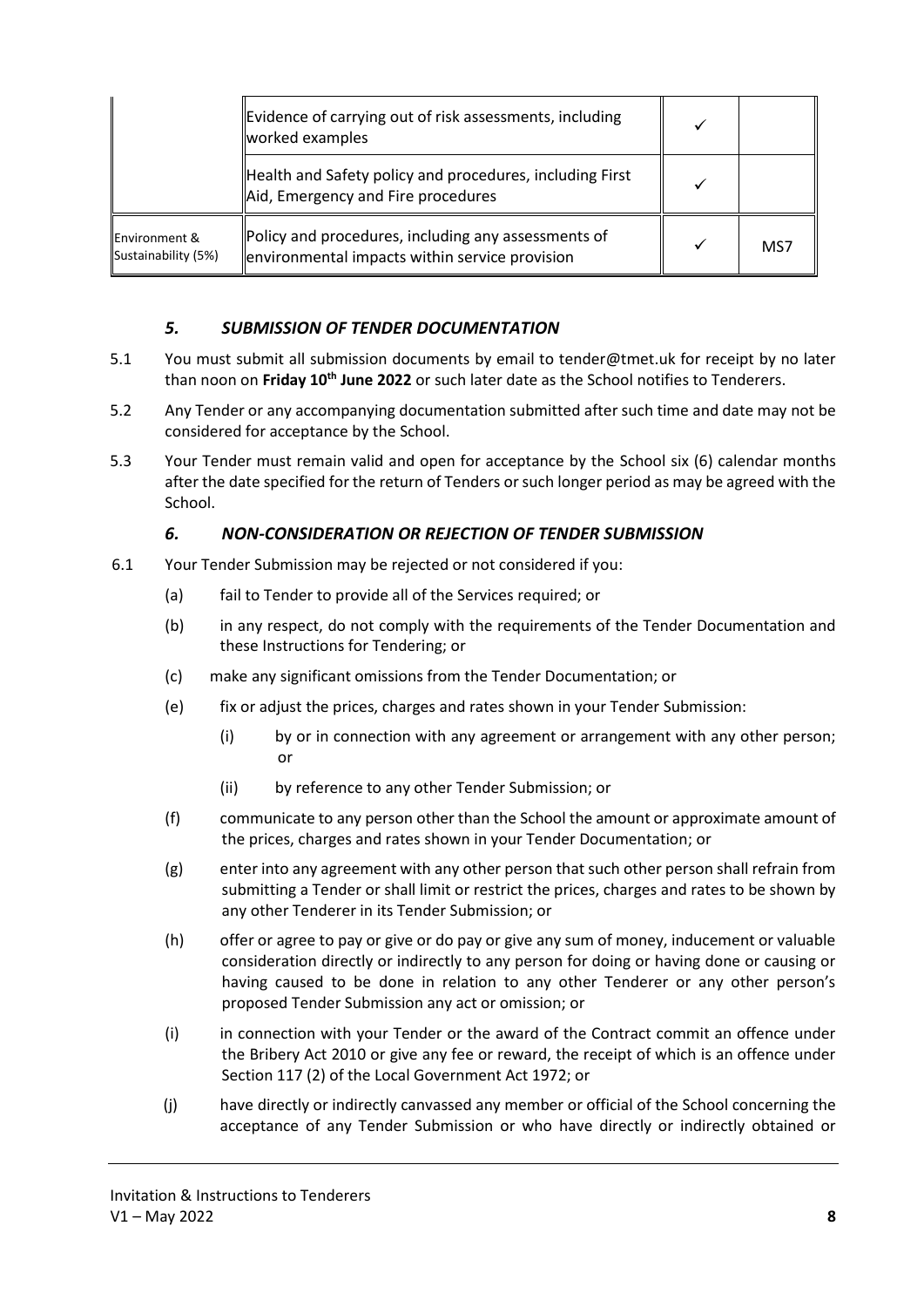attempted to obtain information from any such member or official concerning any other Tender or Tender Documentation submitted by any other Tenderer; or

- (k) fail to use the English language;
- (l) have breached the Employment Relations Act 1999 (Blacklisting) Regulations 2010 and not taken steps to ensure that any blacklisting does not reoccur;

provided always that such non-acceptance or rejection shall be without prejudice to any other civil remedies available to the School in respect thereof or to any criminal liability that such conduct by a Tenderer may attract.

- 6.2 Any breach of the terms stipulated in Instructions 6.1(e) to (l) will entitle the School to terminate at any time any existing or subsequent Contract(s) entered into between that Tenderer and the School.
- 6.3 The School will not be liable for any bid costs, expenditure, work or effort incurred by a Tenderer in proceeding with or participating in this procurement, including if the procurement process is terminated or amended by the School.

## *7. EVALUATION PROCESS*

- 7.1 The School is not bound to accept the lowest or any Tender Submission and reserves to itself the right at its absolute discretion to accept or not accept any Tender Submission.
- 7.2 The School will evaluate Tender Submissions on the basis of the most economically advantageous tender, assessed on the following weighted scores:

| (a) | Financial detail including price          |    | 60% |
|-----|-------------------------------------------|----|-----|
| (b) | <b>Technical ability</b>                  |    | 5%  |
| (c) | <b>Quality and Operational Competence</b> |    | 10% |
| (d) | <b>Customer Care</b>                      |    | 5%  |
| (e) | Continuous improvement                    | 5% |     |
| (f) | <b>Equality and Diversity</b>             |    | 5%  |
| (g) | Health and Safety                         |    | 5%  |
| (g) | <b>Environment and Sustainability</b>     |    | 5%  |

#### 7.3 Scoring of the tender bids received will be on the following basis:

|   | Failed to address the question/issue.                                                                                                                                                                                                                                          |  |  |
|---|--------------------------------------------------------------------------------------------------------------------------------------------------------------------------------------------------------------------------------------------------------------------------------|--|--|
|   | An unfavourable response/answer/solution. There is limited or poor evidence of<br>skill/experience sought; a high risk that relevant skills will not be available.                                                                                                             |  |  |
|   | Less than acceptable. The response/answer/solution/information lacks convincing evidence<br>of skill/experience sought; lack of real understanding of requirement or evidence of ability to<br>deliver; medium risk that relevant skills or requirement will not be available. |  |  |
| 3 | Acceptable response/answer/solution/information to the particular aspect of the<br>requirement; evidence has been given of skill/experience sought.                                                                                                                            |  |  |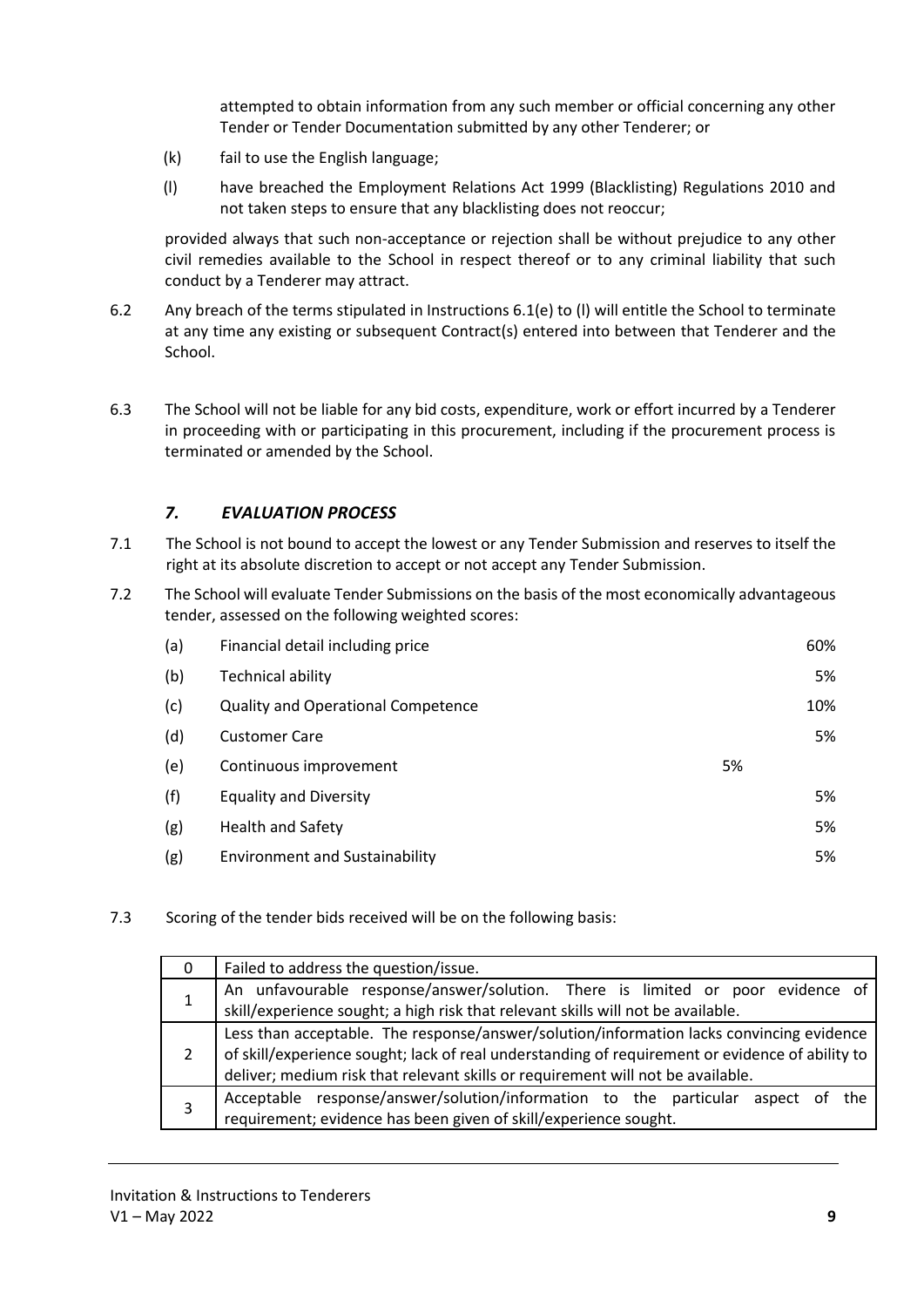| 4 | Above acceptable – response/answer/solution/information demonstrates real understanding<br>of the requirement and evidence of ability to meet it (based on good experience of the specific<br>provision required or relevant experience of comparable service or supply.                                |
|---|---------------------------------------------------------------------------------------------------------------------------------------------------------------------------------------------------------------------------------------------------------------------------------------------------------|
| 5 | Excellent – response/answer/solution provides real confidence based on experience of the<br>service or supply provision required. Response indicates that the supplier will add real value<br>to the organisation with excellent skills and a deep understanding of the service or supply<br>requested. |
|   |                                                                                                                                                                                                                                                                                                         |

The School will evaluate price as follows – the Tenderer with the lowest submitted price will receive the maximum price score of 60%. Prices of other Tenderers will be scored as follows – (Lowest submitted total price/Tenderer's submitted total price) x 60%.

Quality is weighted at a total of 40% and will be assessed on the responses contained in the method statements and additional evidence supplied. These will be scored using the table set out at 7.3.

- 7.4 The School reserves the right to enter seek clarifications with Tenderers concerning any aspects arising from this invitation to tender after the submission of the Tenders. Such clarifications may include, (but are not limited to), the level and application of the rates, prices and financial arrangements contained within any Tender.
- 7.5 You may be required to give a demonstration of your competence to carry out the specified Services at a time and venue to be agreed. Such a demonstration shall be conducted by the person you propose to nominate as the Contractor's Representative if your Tender is successful.
- 7.6 You should include within your rates all appropriate costs, expense and disbursements (exclusive of VAT); the cost for complying with the Agreement, general obligations to the requirements of the Specifications and all other items of work necessary to provide the Service to the reasonable satisfaction of the Authorised Officer, together with all liabilities and obligations, whether expressed or implied, incurred by or incumbent upon you pursuant to the Agreement; and to any works required being undertaken safely, and in compliance with all Statutory provisions and other rules or regulations relating to the Contract, including the Health and Safety at Work etc. Act 1974 and any subsequent safety legislation.
- 7.7 You should be aware of all relevant legislation, Home Office and other guidance circulars. In particular, you may be required to ensure that the staff appointed are suitable with due regard to the Rehabilitation of Offenders Act 1974, from which staff would be exempt by virtue of the Rehabilitation of Offenders Act 1974 (Exemptions) Order 1975. Also that all staff have Enhanced Disclosure and Barring Checks (DBS) in place. The School may require all employees so engaged to accept vetting by the school before any Contract can be awarded.

## *8. ACTION ON ACCEPTANCE*

- 8.1 The matters identified in Instruction 4.3 as 'Method Statements' shall have the status of Provisional Method Statements until their subsequent incorporation in to the Terms and Conditions of the Contract between the Service Provider and the School.
- 8.2 The Authorised Officer shall notify the successful Tenderer of areas in the Provisional Method Statements that they view as requiring further consideration before they are incorporated in to the Terms and Conditions of the Contract.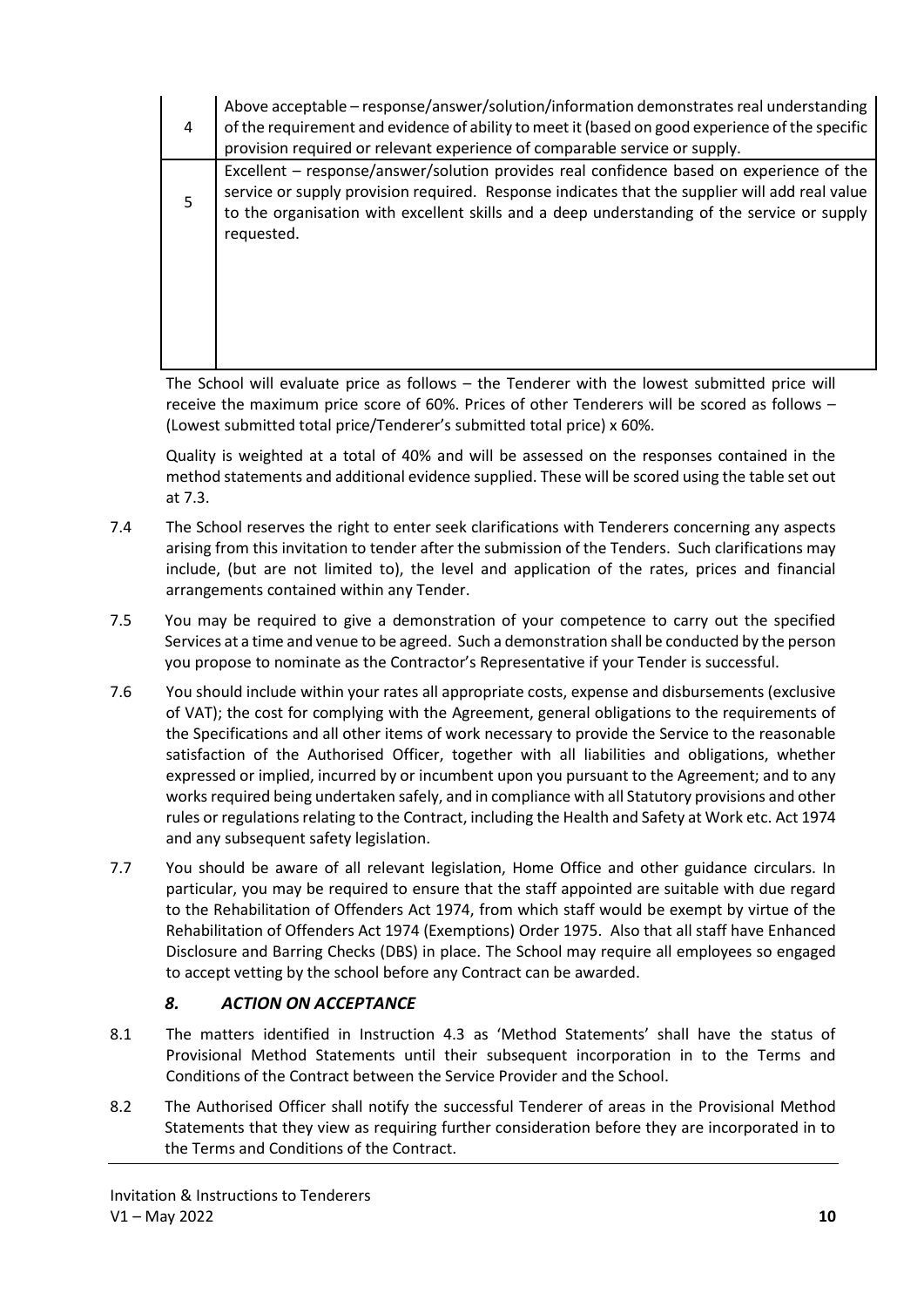- 8.3 You must not make any amendments to the Provisional Method Statements that are agreed between you and the School. Once the Authorised Officer is satisfied with their content, the Provisional Method Statements will be incorporated in to the Contract.
- 8.4 On written acceptance of the Tender Submission by the School, you will execute the Contract in the form enclosed with this Invitation.
- 8.5 If you fail to comply with any of the warranties given in your Tender Submission, the School may (without prejudice to any other right or remedy available to it) terminate the Contract by notice to you having immediate effect.
- 8.6 The contract period will commence on the Contract Date, being the date on which the School notifies the successful Tenderer in writing of the acceptance by the School of the Tenderer's Tender Submission and until the successful Tenderer executes the Contract in accordance with the School's requirements, the terms of the Contract shall be binding from the Contract Date.
- 8.7 Where applicable, the School will publish a Contract Award Notice in the Official Journal of the European Union (OJEU).

#### *9. TENDERER'S WARRANTIES*

- 9.1 In submitting your Tender, you warrant, represent and undertake to the School that:
	- (a) you are willing to carry out the contract in accordance with this Invitation and the offer set out in the Tender Submission;
	- (b) you have not done any of the acts or matters referred to in Instruction 6 above and have complied in all respects with these Instructions for Tendering;
	- (c) all information, representations and other matters of fact communicated (whether in writing or otherwise) to the School by you, your employees or agents in connection with or arising out of the Tender are true, complete and accurate in all respects;
	- (d) you have made your own investigations and research and have satisfied yourself in respect of all matters (whether actual or contingent) relating to the Tender and that you have not submitted the Tender and will not have entered into the Contract in reliance upon any information, representation or assumption (whether made orally, in writing or otherwise) that may have been made by or on behalf of the School;
	- (e) you have satisfied yourself as to the correctness and sufficiency of the information you have inserted in the Pricing Document;
	- (f) you have full power and authority to enter into the Contract and provide the Services;
	- (g) you are of sound financial standing and have and will have sufficient premises, working capital, skilled staff, vehicles, tools, materials, other equipment and other resources available to you to provide the Service in accordance with the Contract;
	- (h) you have obtained all necessary consents, licences and permissions to enable you to provide the Services and will from time to time throughout the Contract Period obtain and maintain all further and other necessary consents, licences and permissions to enable you to continue to do so; and
	- (i) you will not at any time during the Contract Period or at any time thereafter claim or seek to enforce any lien, charge, or other encumbrances over property of whatever nature owned by the School and that is for the time being in your possession, for the purposes of this Contract.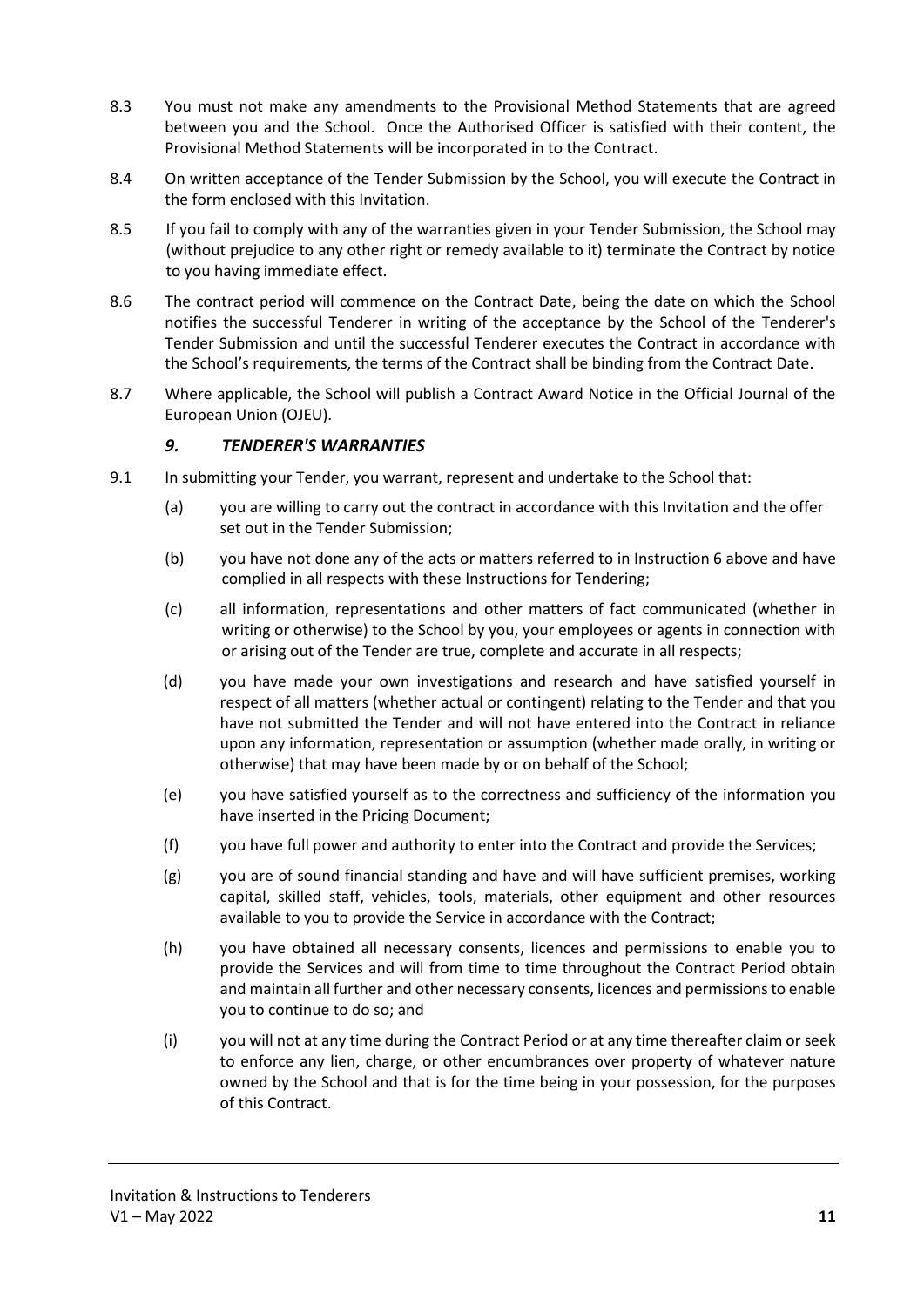#### **10. STAFFING ISSUES: TRANSFER OF UNDERTAKINGS (PROTECTION OF EMPLOYMENT) REGULATIONS 2006 AND PENSIONS (or "TUPE")**

- 10.1 The service is currently provided by ICP Cleaning Services & supplies Ltd. TUPE information will be provided to tenders upon request to the advertised email address.
- 10.2 The School understands that as an external Tenderer will be awarded this contract then the terms of the European Acquired Rights Directive 77/187 and/or the Transfer of Undertakings (Protection of Employment) Regulations 2006 (together "TUPE") are likely to apply. If they are considered to be applicable then you should take into account, inter alia, the following requirements of the Directive:
	- (a) The need to consult with a recognised trade union;
	- (b) The need to maintain existing rates of pay and conditions of employment of employees; and
	- (c) The need for the successful Tenderer to accept liability in respect of claims for redundancy, unfair dismissal and all other claims related to employees of the current Provider who transfer to the successful Tenderer.
- 10.3 You are advised to seek independent professional advice on the effect of TUPE on your company should you be a successful Tenderer.
- 10.4 The School's final view of the applicability of the Regulations will, however, depend ultimately on the consideration of any proposals submitted by Tenderers with their Tender Submission and recognises that such proposals may contain different TUPE implications. You are asked to indicate, when submitting Tenders, whether your rates and prices are based on TUPE applying or not.
- 10.5 In accordance with government advice, where a bid is submitted on the basis that TUPE would apply, the School will need to be satisfied that a Tenderer is proposing to offer pension arrangements which are broadly comparable to those currently available to the staff.
- 10.6 Consequently, Tenderers who are tendering on a TUPE basis will be required:
	- (a) to include such proposals as part of its Tender; and
	- (b) where it is unable to provide benefits broadly comparable, to propose other changes so that the remuneration package being offered to transferring employees compensates for the absence of such provision.
- 10.7 The School will reject TUPE-based tenders where no such proposals are provided by the Tenderer for inclusion with their Tender Submission.

#### *11. TENDER DOCUMENTATION ENCLOSED*

11.1 The following table shows the Tender Documentation enclosed with this invitation, and the documents that you are required to return as the Tender Submission:

| <b>Document Description</b>  | <b>Attached</b>           | To be<br>returned |
|------------------------------|---------------------------|-------------------|
| <b>Service Specification</b> | <b>YES</b>                |                   |
| <b>TUPE information</b>      | Available upon<br>request |                   |